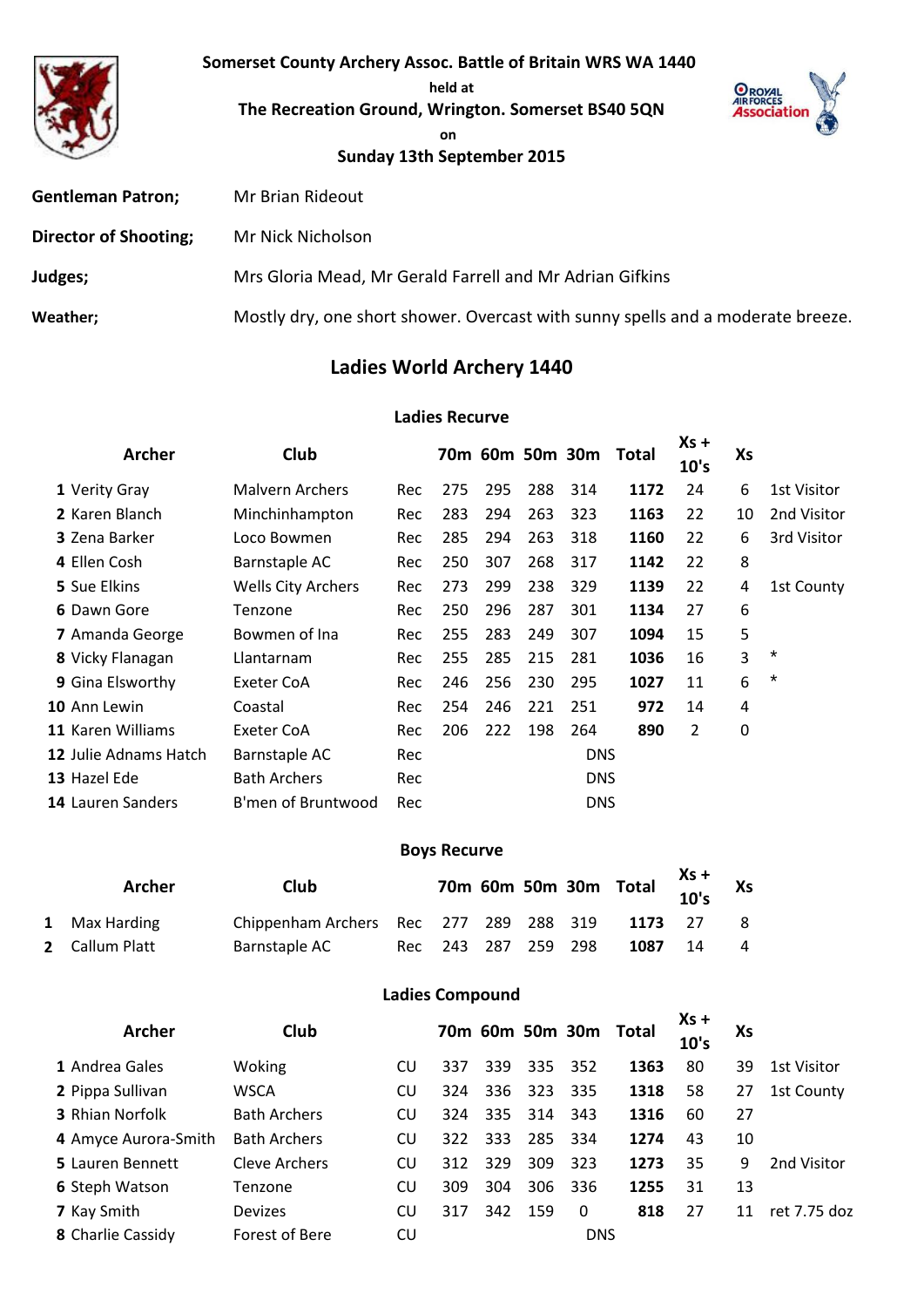#### **Ladies Barebow**

| Archer               | Club                   |     |                 |  | 70m 60m 50m 30m Total $\begin{array}{c} Xs + 10s \\ 10s \end{array}$ | Xs |
|----------------------|------------------------|-----|-----------------|--|----------------------------------------------------------------------|----|
| <b>1</b> Lizzie Rees | <b>Ballands Bowmen</b> | BB. | 186 176 199 298 |  | 859 9                                                                |    |

# **Ladies Longbow**

| Archer             | Club                   |     |         |                 | 70m 60m 50m 30m Total $\begin{array}{cc} \n\lambda 5 \tau \\ 10'5\n\end{array}$ Xs |  |
|--------------------|------------------------|-----|---------|-----------------|------------------------------------------------------------------------------------|--|
| 1 Nichola Phillips | St Kingsmark           | LB. |         | 150 169 121 193 | 633                                                                                |  |
| 2 Sophie Woolcock  | <b>Brixham Archers</b> | LB  | 103 127 | 100 203         | 533                                                                                |  |

# **Gents World Archery 1440**

#### **Gents Recurve**

| <b>Archer</b>          | Club                   |     |     |     |     |     | 90m 70m 50m 30m Total | $Xs +$<br>10's | Xs             |             |
|------------------------|------------------------|-----|-----|-----|-----|-----|-----------------------|----------------|----------------|-------------|
| 1 Mark Smith           | <b>Bath Archers</b>    | Rec | 288 | 312 | 297 | 333 | 1230                  | 35             | 9              | 1st County  |
| 2 Andrew Shreeves      | Meriden AC             | Rec | 275 | 303 | 308 | 331 | 1217                  | 34             | 12             | 1st Visitor |
| 3 Jaibez Macriner      | <b>WCSA</b>            | Rec | 278 | 311 | 292 | 335 | 1216                  | 36             | 14             | 2nd County  |
| 4 Ben Robinson         | Archery GB             | Rec | 240 | 304 | 294 | 331 | 1169                  | 31             | 8              | 2nd Visitor |
| 5 Luke Jones           | <b>Cleve Archers</b>   | Rec | 248 | 298 | 290 | 323 | 1159                  | 24             | 10             | 3rd Visitor |
| <b>6 Mark Renouf</b>   | <b>Bath Archers</b>    | Rec | 275 | 284 | 262 | 304 | 1125                  | 13             | 2              |             |
| 7 John Neusinger       | Wellington             | Rec | 234 | 276 | 275 | 321 | 1106                  | 22             | 4              |             |
| 8 Howard Moore         | <b>Oxford Archers</b>  | Rec | 232 | 278 | 263 | 308 | 1081                  | 21             | 7              |             |
| 9 David Wakefield      | Chippenham Archers     | Rec | 245 | 263 | 263 | 310 | 1081                  | 19             | $\overline{7}$ |             |
| 10 Dan Heaton          | <b>Kenwith Archers</b> | Rec | 228 | 260 | 264 | 308 | 1060                  | 12             | 2              |             |
| 11 Pete Probert        | <b>RAF Archery</b>     | Rec | 207 | 263 | 278 | 304 | 1052                  | 13             | 4              |             |
| 12 Keith Townsend      | <b>Bath Archers</b>    | Rec | 204 | 270 | 254 | 320 | 1048                  | 21             | 4              |             |
| 13 Kenny Hosegood      | Loco Bowmen            | Rec | 212 | 250 | 259 | 311 | 1032                  | 7              | 2              |             |
| 14 Nick Chubb          | Coastal                | Rec | 224 | 253 | 216 | 281 | 974                   | 4              | 1              |             |
| 15 Anthony Booth       | <b>RAF Archery</b>     | Rec | 181 | 267 | 223 | 301 | 972                   | 10             | 3              |             |
| 16 Rick Seal           | Castle Bowmen          | Rec | 184 | 220 | 219 | 289 | 912                   | 11             | $\overline{4}$ |             |
| 17 David Mortimer      | Cleve Archers          | Rec | 163 | 191 | 234 | 295 | 883                   | 8              | 2              | $\ast$      |
| 18 Gary Wilde          | Paignton Archers       | Rec | 150 | 220 | 228 | 272 | 870                   | 9              | 4              |             |
| 19 Andy Melling        | <b>RAF Archery</b>     | Rec | 194 | 162 | 225 | 278 | 859                   | 8              | 4              |             |
| <b>20 Dave Clemens</b> | <b>RAF Archery</b>     | Rec | 141 | 149 | 189 | 271 | 750                   | 7              | 3              |             |
| 21 Adam Joyce          | <b>Burnham CoA</b>     | Rec | 130 | 177 | 184 | 246 | 737                   | 7              | 1              |             |

### **Gents Compound**

| <b>Archer</b>           | Club                   |     |     |     |     |         | 90m 70m 50m 30m Total | $Xs +$<br>10's | Xs |             |
|-------------------------|------------------------|-----|-----|-----|-----|---------|-----------------------|----------------|----|-------------|
| 1 Daniel Tompkins       | <b>Exmouth Archers</b> | CU  | 324 | 347 |     | 339 354 | 1364                  | 61             | 33 | 1st Visitor |
| 2 Carl Richards         | Meriden AC             | CU  | 329 | 340 | 341 | 351     | 1361                  | 81             | 33 | 2nd Visitor |
| <b>3</b> Adam Shaw      | Cleve Archers          | CU  | 325 | 343 | 327 | 351     | 1346                  | 73             | 23 | 3rd Visitor |
| 4 Tony Reeves           | Tockington             | CU  | 320 | 332 | 328 | 350     | 1330                  | 63             | 22 |             |
| 5 Chris Plater          | Gordano Valley         | CU  | 312 | 339 | 329 | 340     | 1320                  | 55             | 20 | 1st County  |
| <b>6 Colin Williams</b> | <b>Celtic Archers</b>  | CU. | 309 | 333 | 329 | 347     | 1318                  | 58             | 30 |             |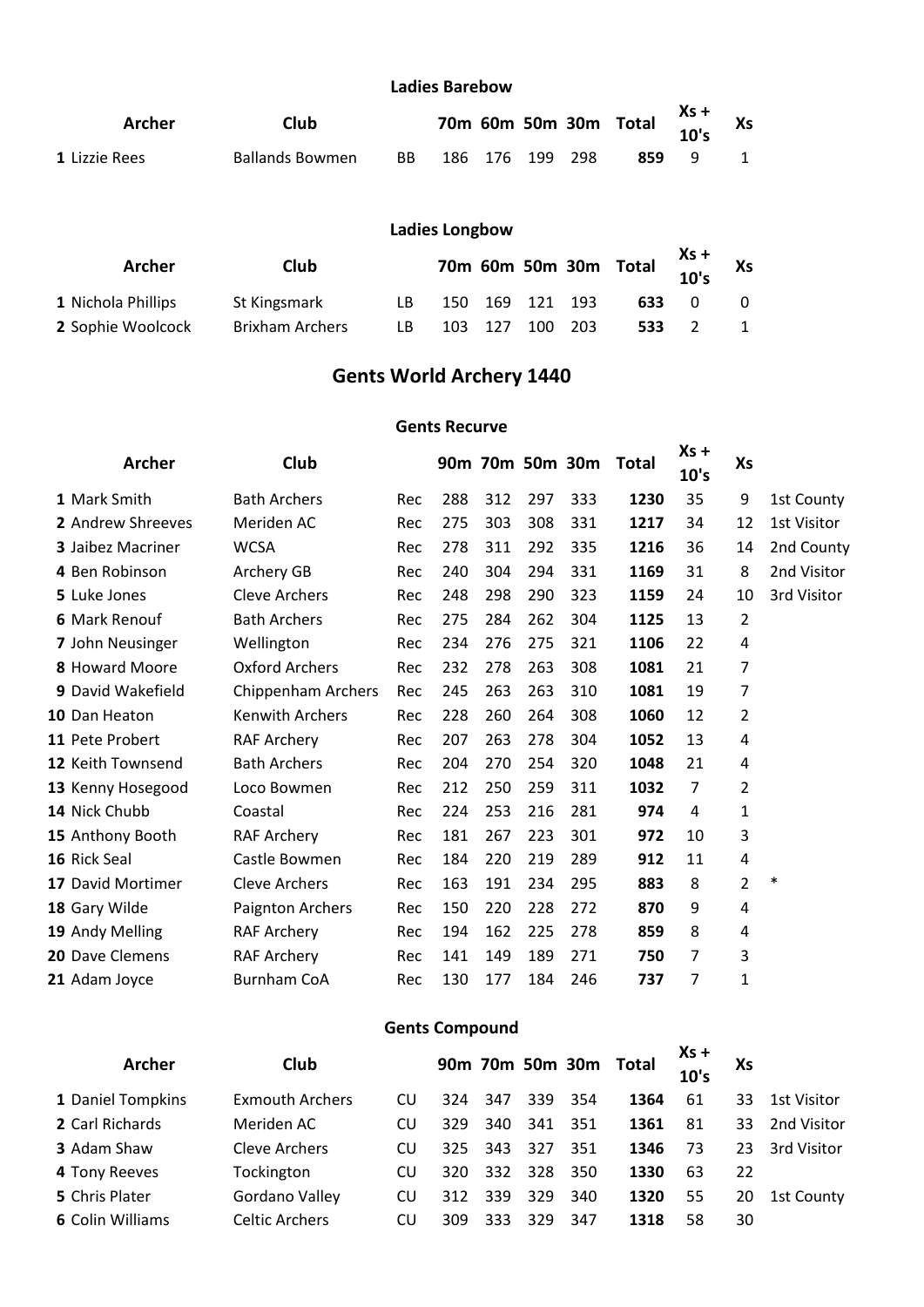### **Gents Compound cont.**

| <b>Archer</b>        | <b>Club</b>           |     |     |     |     |            | 90m 70m 50m 30m Total | $Xs +$<br>10's | Xs |              |
|----------------------|-----------------------|-----|-----|-----|-----|------------|-----------------------|----------------|----|--------------|
| 7 Martyn Roberts     | Supermarine           | CU  | 310 | 328 | 319 | 338        | 1295                  | 48             | 13 |              |
| 8 Chris Tombe        | Cleve Archers         | CU  | 309 | 312 | 324 | 346        | 1291                  | 49             | 13 |              |
| 9 Simon Bulley       | <b>Bath Archers</b>   | CU  | 298 | 330 | 316 | 346        | 1290                  | 51             | 20 |              |
| 10 Mark Price        | <b>Celtic Archers</b> | CU  | 297 | 329 | 321 | 340        | 1287                  | 56             | 19 | $\ast$       |
| 11 Andy Phillips     | Tenzone               | CU  | 300 | 327 | 313 | 339        | 1279                  | 39             | 17 |              |
| 12 Darren Bennion    | Yelverton B'men       | CU  | 310 | 325 | 307 | 335        | 1277                  | 48             | 17 |              |
| 13 Colin Gregory     | Tockington            | CU  | 293 | 323 | 323 | 336        | 1275                  | 42             | 14 |              |
| 14 Robin Jarvis      | <b>Bath Archers</b>   | CU  | 293 | 318 | 309 | 346        | 1266                  | 52             | 17 |              |
| 15 Keith Webb        | Fast & Loose          | CU  | 301 | 327 | 293 | 340        | 1261                  | 47             | 17 |              |
| 16 Graham Smith      | Tockington            | CU  | 292 | 323 | 314 | 306        | 1235                  | 38             | 11 |              |
| 17 Robin Perry       | Tockington            | CU  | 279 | 312 | 302 | 336        | 1229                  | 39             | 9  |              |
| 18 Tony Smith        | <b>Devizes</b>        | CU  | 291 | 311 | 289 | 333        | 1224                  | 24             | 9  |              |
| 19 Craig Morland     | <b>RAF Archery</b>    | CU. | 246 | 248 | 256 | 310        | 1060                  | 21             | 8  |              |
| <b>20 Dom Latham</b> | <b>Bath Archers</b>   | CU  | 300 | 306 | 156 | 0          | 762                   | 20             | 4  | Ret 7.5 doz  |
| 21 Alex Shaw         | Cleve Archers         | CU  | 310 | 322 | 122 | 0          | 754                   | 15             | 4  | Ret 7.25 doz |
| 22 Kevin Cassidy     | Forest of Bere        | CU  |     |     |     | <b>DNS</b> |                       |                |    |              |

#### **Gents Barebow**

| Archer                     | Club                   |     |  |                 |            | 90m 70m 50m 30m Total $\frac{33}{10}$ 's |    | Xs |
|----------------------------|------------------------|-----|--|-----------------|------------|------------------------------------------|----|----|
| 1 Andrew Rees              | <b>Ballands Bowmen</b> | BB. |  | 201 264 275 298 |            | 1038                                     | 10 |    |
| 2 Paul Kingston            | Osprey Archers         | BB  |  | 114 174 220 283 |            | 791                                      | 5  |    |
| <b>3 Jonathan Matthews</b> | Bowmen of Gower        | BB. |  |                 | <b>DNS</b> |                                          |    |    |

# **Gents Longbow**

| <b>Archer</b>    | Club                   |     |     |      |      |     | 90m 70m 50m 30m Total | $Xs +$<br>10's | Xs       |
|------------------|------------------------|-----|-----|------|------|-----|-----------------------|----------------|----------|
| 1 Rob Twigg      | <b>Exmouth Archers</b> | LB. | 118 | -186 | -209 | 264 | 777                   | 6              |          |
| 2 Keith Hingston | Exeter CoA             | LB. | 19  | 79   | 113  | 213 | 424                   | 5              |          |
| 3 John Gallop    | <b>BCoA</b>            | LB. | 30  | 118  | 63   | 153 | 364                   |                | $\Omega$ |
| 4 Scott Williams | Exeter CoA             | LB  | 44  | 80   | 48   | 186 | 358                   | 0              | 0        |

# **Ladies Longbow**

| Archer          | Club       |  |  | 90m 70m 50m 30m Total $\begin{array}{c} Xs + \\ 10^1s \end{array}$ Xs |                |
|-----------------|------------|--|--|-----------------------------------------------------------------------|----------------|
| 1 Myra Hingston | Exeter CoA |  |  | LB 31 72 54 135 292 2                                                 | $\overline{2}$ |

**\* total amended due to arithmetical error(s) on archers score sheet**

| <b>Barebow Highest Score Lady or Gent</b> |                 | Longbow Highest Score Lady or Gent |                 |
|-------------------------------------------|-----------------|------------------------------------|-----------------|
| Andrew Rees                               | <b>Ballands</b> | Rob Twigg                          | Exmouth Archers |